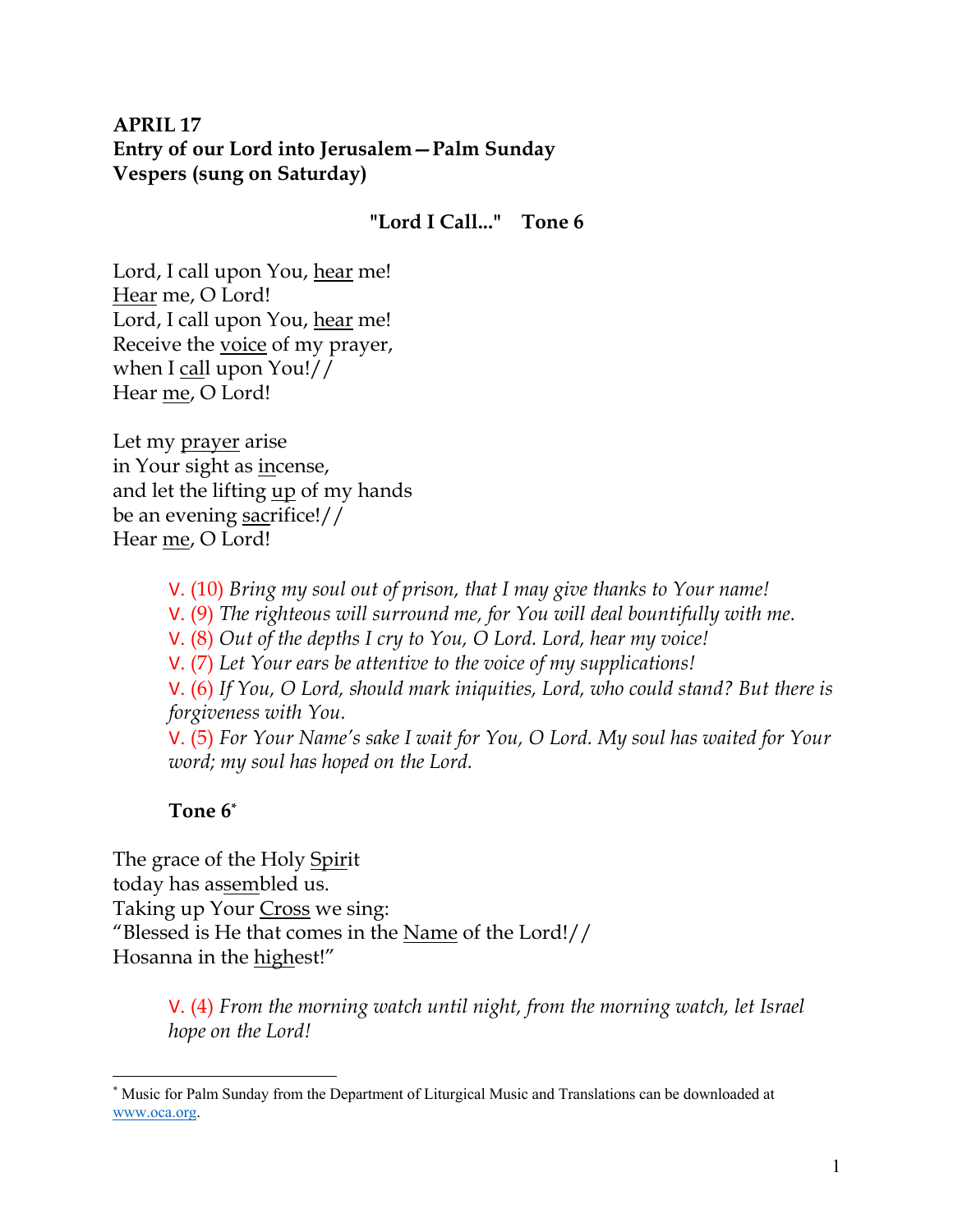Today the Word of God the Father, the co-eternal Son, Whose throne is heaven and Whose footstool is earth, humbles Himself and comes from Bethany, riding on a dumb beast, the foal of an ass. The children of the Hebrews hold branches in their hands. They praise Him crying out: "Hosanna in the highest!// Blessed is He that comes, the King of Israel!"

> V. (3) *For with the Lord there is mercy and with Him is plenteous redemption, and He will deliver Israel from all his iniquities.*

O new Israel, church of the Gentiles, assemble today and sing with the Prophet Zechariah: "Rejoice greatly, O daughter of Zion! Shout for joy, O daughter of Jerusalem! Behold, your King is coming to you! He is meek, bearing salvation, riding on the colt of an ass." Celebrate with the children, holding palms in your hands: "Hosanna in the highest!// Blessed is He that comes, the King of Israel!"

V. (2) *Praise the Lord, all nations! Praise Him, all peoples!*

By Your command, O Loving Lord, You raised Lazarus, Your friend, from death. His flesh had been given over to corruption. and he was in the power of death four days. By this, You foretold Your holy Resurrection for us. Today, You mount an untamed colt as Your chariot, foretelling the conversion of the Gentiles. Your beloved Israel offers You a hymn of praise from the mouths of innocent children, as they see You enter the Holy City, O Christ,// six days before the Feast of Passover.

V. (1) *For His mercy is confirmed on us, and the truth of the Lord endures forever.*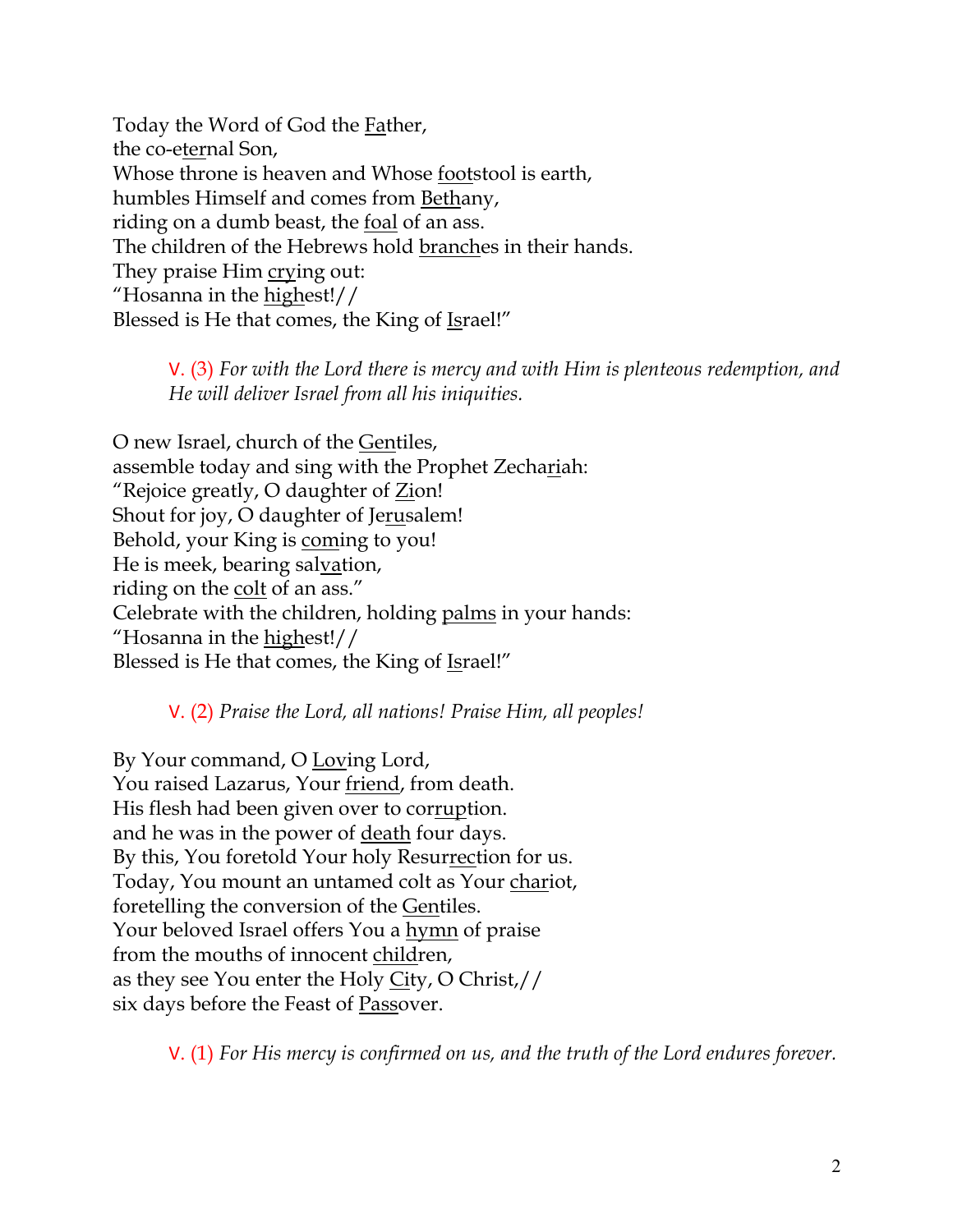Six days before the Feast of Passover Jesus entered Bethany. His disciples asked Him: "Where should we prepare for You to eat the Passover?" He answered: "When you have entered the city, a man carrying a jar of water will meet you. Follow him into the house which he enters, and tell the master of the house: 'The Teacher says to you:// Here I shall eat the Passover with My disciples.'"

*Glory to the Father, and to the Son, and to the Holy Spirit;*

## **Tone 6**

The grace of the Holy Spirit today has assembled us. Taking up Your Cross we sing: "Blessed is He that comes in the Name of the Lord!// Hosanna in the highest!"

*now and ever, and unto ages of ages. Amen.* 

## **Tone 6**

The grace of the Holy Spirit today has assembled us. Taking up Your Cross we sing: "Blessed is He that comes in the Name of the Lord!// Hosanna in the highest!"

> **Old Testament Readings** *(should be read from LXX texts)* **Genesis 49:1-2, 8-12 Zephaniah 3:14-19 Zechariah 9:9-15**

## **Litya**

## **Tone 1**

The Holy Spirit taught the Apostles to speak in many strange languages. He also inspired the innocent Hebrew children to sing: "Hosanna in the highest!// Blessed is He that comes, the King of Israel!"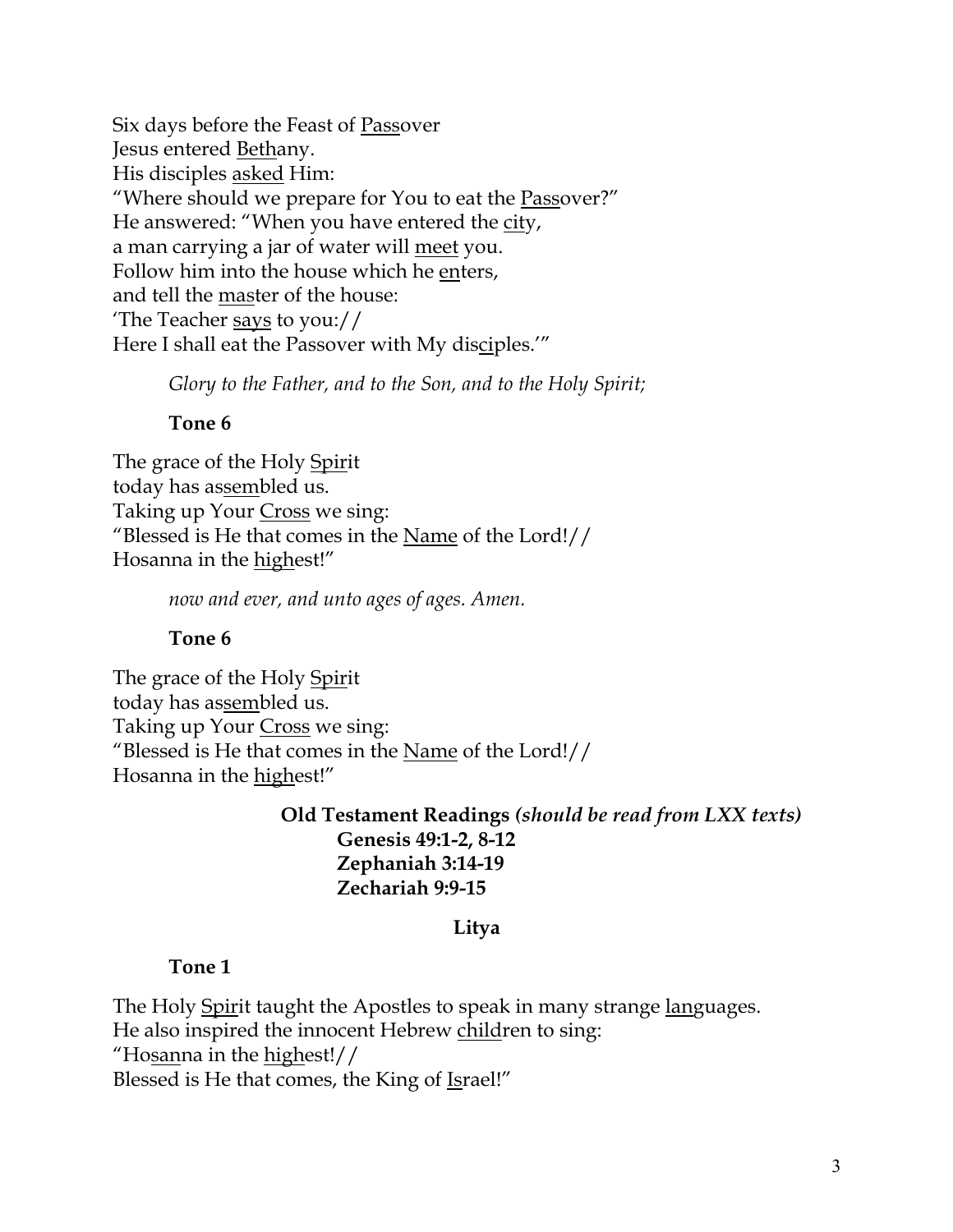The Word of God Who has no beginning: the Father's co-eternal Son, today comes to the city of Jerusalem, enthroned on a dumb beast, the foal of an ass. The Cherubim are afraid to gaze upon Him, yet the children honor Him with palms and branches. The Spirit inspires their song of praise: "Hosanna in the highest! Hosanna to David's Son,// Who has come to save mankind from error!"

Six days before the feast of Passover, Your voice resounded in the depths of hell, O Lord, raising Lazarus who had been dead four days. Then the children of the Hebrews danced and sang:// "Hosanna to our God! Glory to You!"

## **Tone 2**

You have entered the Holy City, O Lord, riding on the colt of an ass, hastening to Your Passion, that the Law and the Prophets might be fulfilled. The Hebrew children greeted You with palms and branches, heralding Your victorious Resurrection.// Blessed are You, O Savior! Have mercy on us!

Glory to You, O Christ, enthroned on high! Today we lift up Your precious Cross, as we await Your coming in glory. The daughter of **Zion** is glad; all nations on earth rejoice; the children wave branches; the disciples make a carpet of clothes. All the ends of the earth learn to cry to You:// "Blessed are You, O Savior! Have mercy on us!"

*Glory to the Father, and to the Son, and to the Holy Spirit, now and ever, and unto ages of ages. Amen.*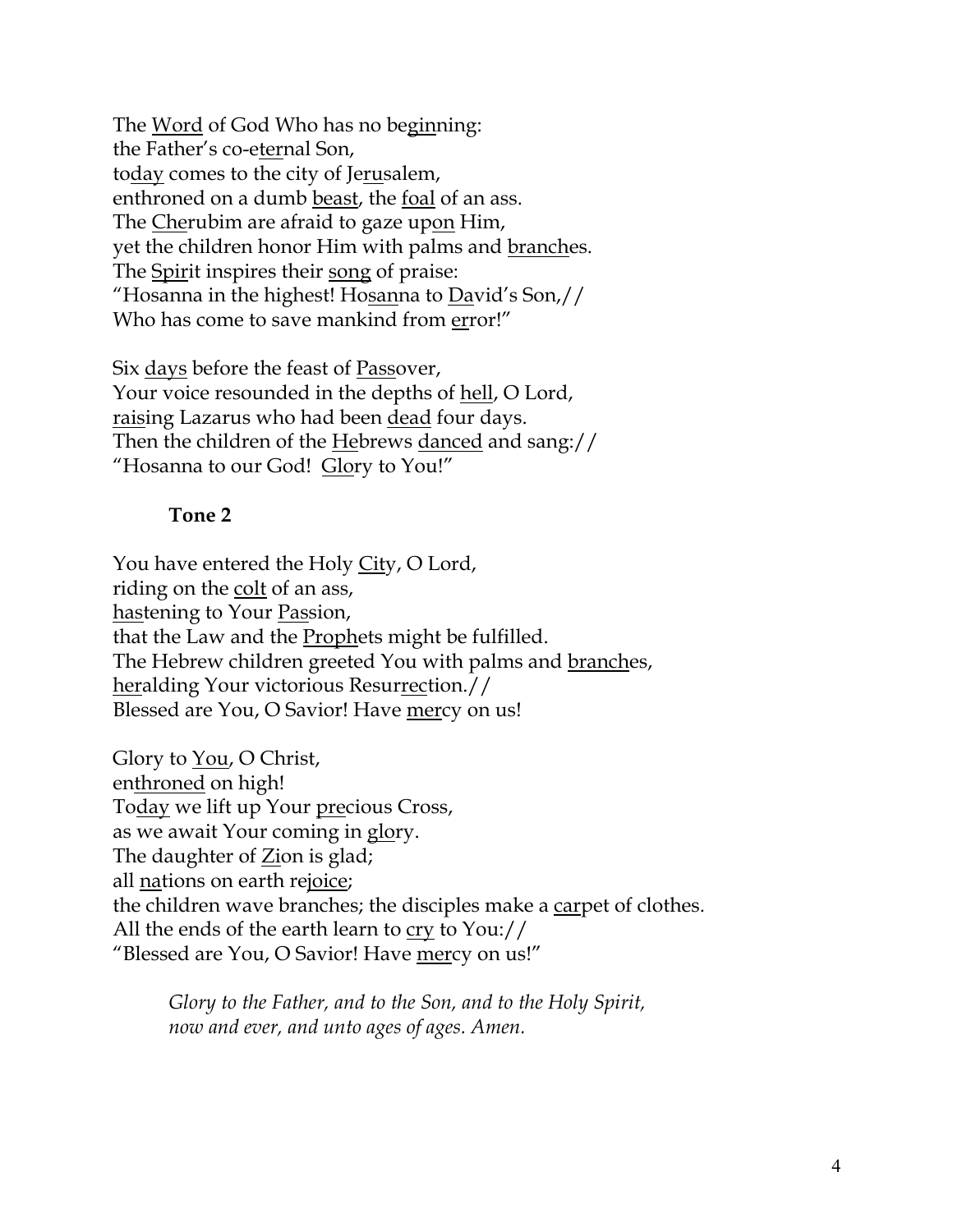#### **Tone 3**

Six days before the Feast of Passover Jesus came to Bethany. He restored Lazarus to life, announcing the coming resurrection. Martha and Mary met Him, crying: "Lord, if You had been here, our brother would not have died!" But Jesus answered them, "Have I not already told you: If anyone believes in Me, even if he dies, he shall live? Show Me the place where you buried him!"// Then the Creator of all cried out to him: "Lazarus, come forth!"

#### **Aposticha**

#### **Tone 8**

Rejoice and be glad,  $O$  City of  $Z$ *ion!* Exult and be joyful, O Church of God! Your King is coming in righteousness. He rides on a colt, the foal of an ass. The children sing His praises: "Hosanna in the highest!// Blessed are You, O greatly merciful One! Have mercy on us!"

> V. *Out of the mouths of babes and infants You have fashioned perfect praise! (Ps. 8:2a)*

Today the Savior comes to Jerusalem, fulfilling the Scriptures. He is greeted with palms and a carpet of clothes. All know it is He: the Lord, Whom the Cherubim praise. Hosanna in the highest!// Blessed are You, O greatly merciful One! Have mercy on us!

V. *O Lord, our Lord, how glorious is Your Name in all the earth! (Ps. 8:1a)*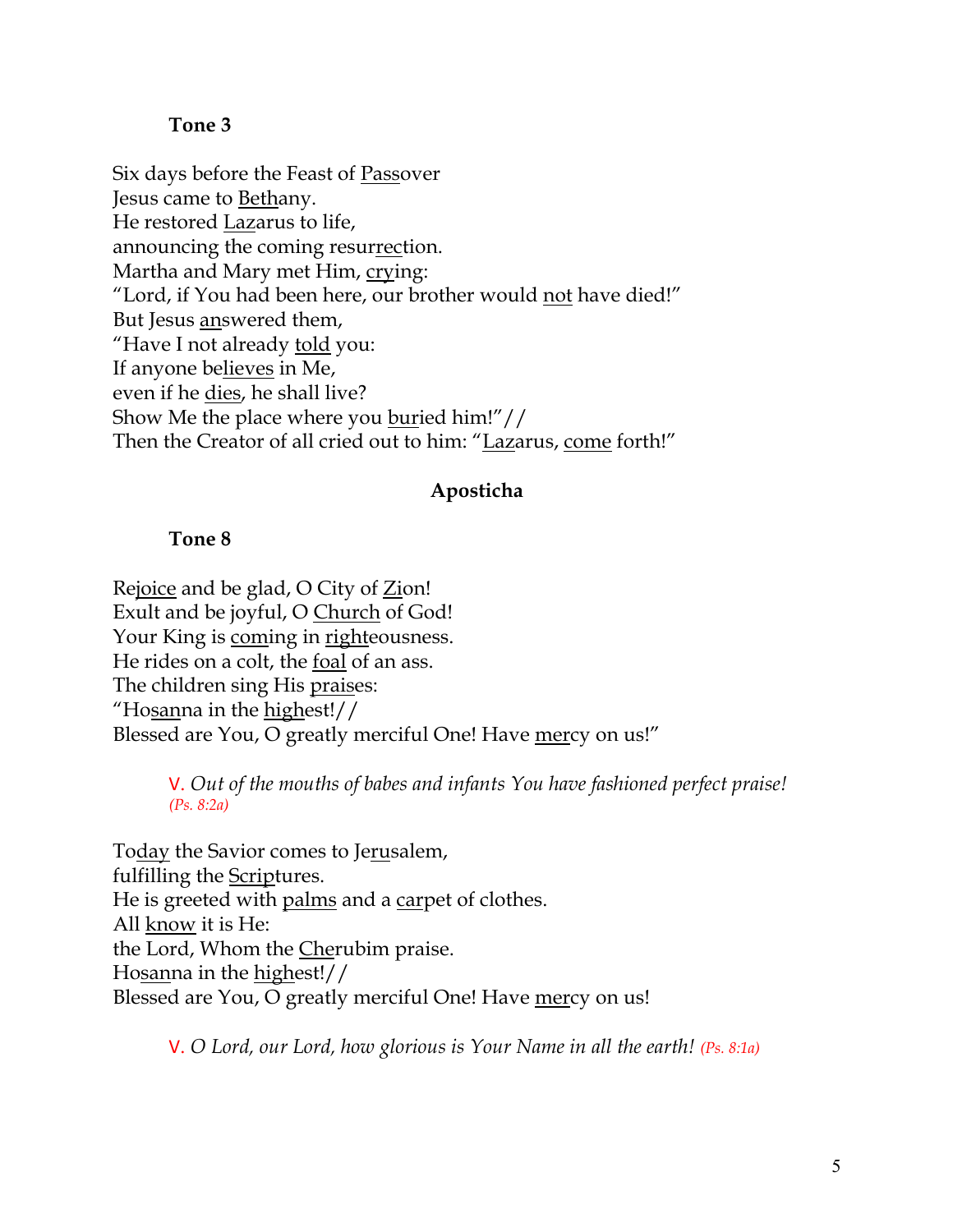O gracious Lord, Who rides upon the Cherubim, and are praised by the Seraphim, now You ride like David on the foal of an ass. The children sing hymns worthy of God, while the priests and scribes blaspheme against You. By riding an untamed colt, You have prefigured the salvation of the Gentiles, those wild beasts, who will be brought from unbelief to faith. Glory to You, O merciful Christ,// our King and the Lover of man!

*Glory to the Father, and to the Son, and to the Holy Spirit;*

# **Tone 6**

The grace of the Holy Spirit today has assembled us. Taking up Your Cross we sing: "Blessed is He that comes in the Name of the Lord!// Hosanna in the highest!"

*now and ever, and unto ages of ages. Amen.*

# **Tone 6**

The grace of the Holy Spirit today has assembled us. Taking up Your Cross we sing: "Blessed is He that comes in the <u>Name</u> of the Lord!// Hosanna in the highest!"

*(at Vigil)*

# **Tone 1 Troparion**

By raising Lazarus from the dead before Your Passion, You confirmed the universal resurrection, O Christ God. Like the children with the palms of victory, we cry out to You, O Vanquisher of Death: "Hosanna in the highest!// Blessed is He that comes in the Name of the Lord." *(twice)*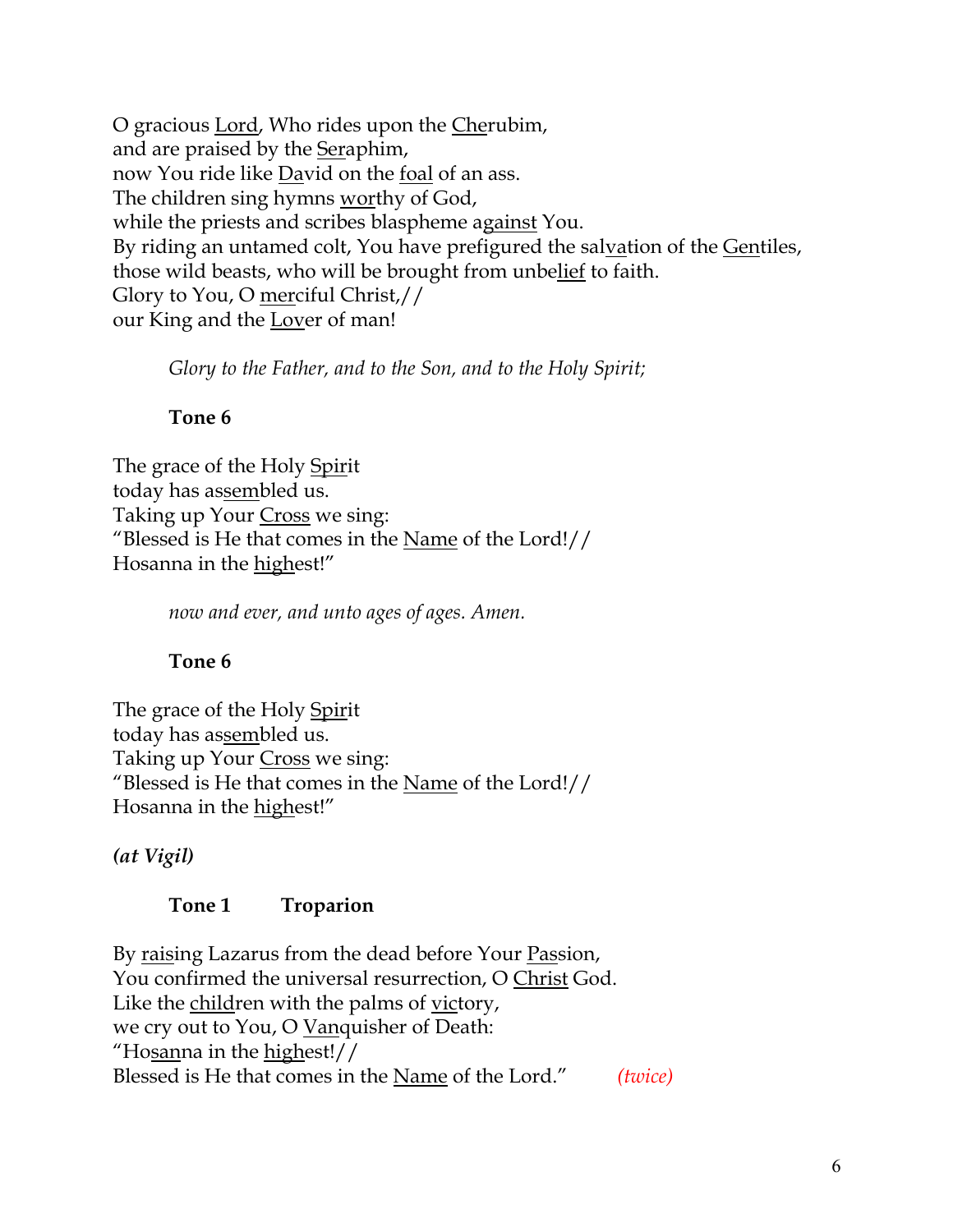# **Tone 4 Troparion**

When we were buried with You in baptism, O Christ God, we were made worthy of eternal life by Your Resurrection. Now we praise You and sing: "Hosanna in the  $highest!//$ Blessed is He that comes in the Name of the Lord!" *(once)*

# **Magnification**

We magnify Thee, O Christ, the Giver of life: Hosanna in the highest! And we cry unto Thee: "Blessed is He that comes in the Name of the Lord!"

V. *O Lord, our Lord, how glorious is Thy Name in all the earth! (Ps. 8:1a)*

*Glory to the Father, and to the Son, and to the Holy Spirit, now and ever, and unto ages of ages. Amen*.

> **Gospel** (83) Matthew 21:1-11, 15-17

# *(at the Divine Liturgy on Sunday morning)*

*Festal Antiphons, with introit:*

Blessed is He that comes in the Name of the Lord. We bless you from the house of the Lord. God is the Lord and He has revealed Himself to us. *(Ps. 117:25b-26)*

## **Tone 1 Troparion**

By raising Lazarus from the dead before Your Passion, You confirmed the universal resurrection, O Christ God. Like the children with the palms of victory, we cry out to You, O Vanquisher of Death: "Hosanna in the highest!// Blessed is He that comes in the Name of the Lord."